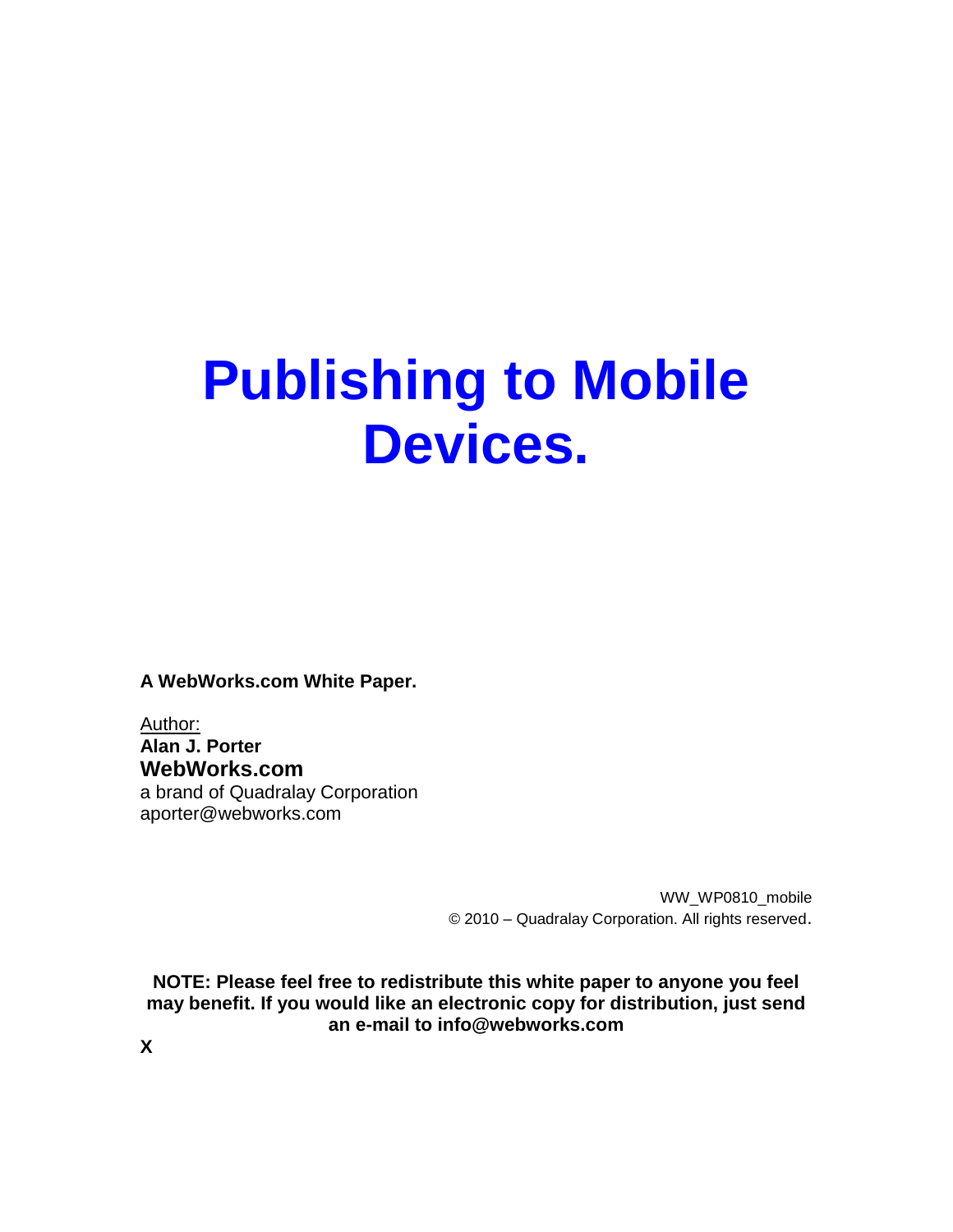# *Overview*

This white paper discusses the current shift in publishing from hardcopy, and web based delivery to the rapidly growing demand for content to be delivered on mobile devices. The paper will conclude with information on how WebWorks ePublisher can help you position yourself and your content for this new paradigm.

### **The Mobile Revolution is Here**

Do you own a smart phone, or a tablet device? What about an eBook reader? Even if you don't use such a device today, there is a strong possibility that you will at some point in the not too distant future. In fact the trend towards accessing online information through mobile devices is so strong, a study by the technology analyst group, Gartner, estimates that in just three years time, 2013, more people will be accessing the web and digital information through such devices.

The growing popularity, and demand for, mobile access has been underscored by the phenomenally successful launch of Apple's iPad device, with 3 Million sold in the first 80 days of it going on sale. (In fact this white paper was written on an iPad.) The most popular applications for these new devices have been a variety of eBook readers and digital versions of popular magazines and newspapers; showing that the demand for quality content is still as strong as it has ever been, even if the delivery platform is changing. In fact it is clear that ePublishing Is now the fastest growing sector of content delivery.

And it's not just a consumer lead revolution either, the advent of mobile devices is having a major impact on the way that companies consume information and share content. A survey at the time of writing showed that the iPad is already deployed in 50% of Fortune 100 Companies, and the iPhone deployed in 80% of Fortune 100, and 60% of Fortune 500 companies.

Industry usage surveys published by Bloomberg show that mobile devices such as the iPad already provide 90% of the functionality of a laptop and that the amount of productive work done on a mobile device over a given time frame can be up to three times greater than achieved with a traditional laptop computer.

The Forrester group estimates that by 2015 a quarter of all computers bought for business will be mobile tablet style devices.

Are you already to deliver your content to this next generation of devices?

#### **Don't Focus on the Device**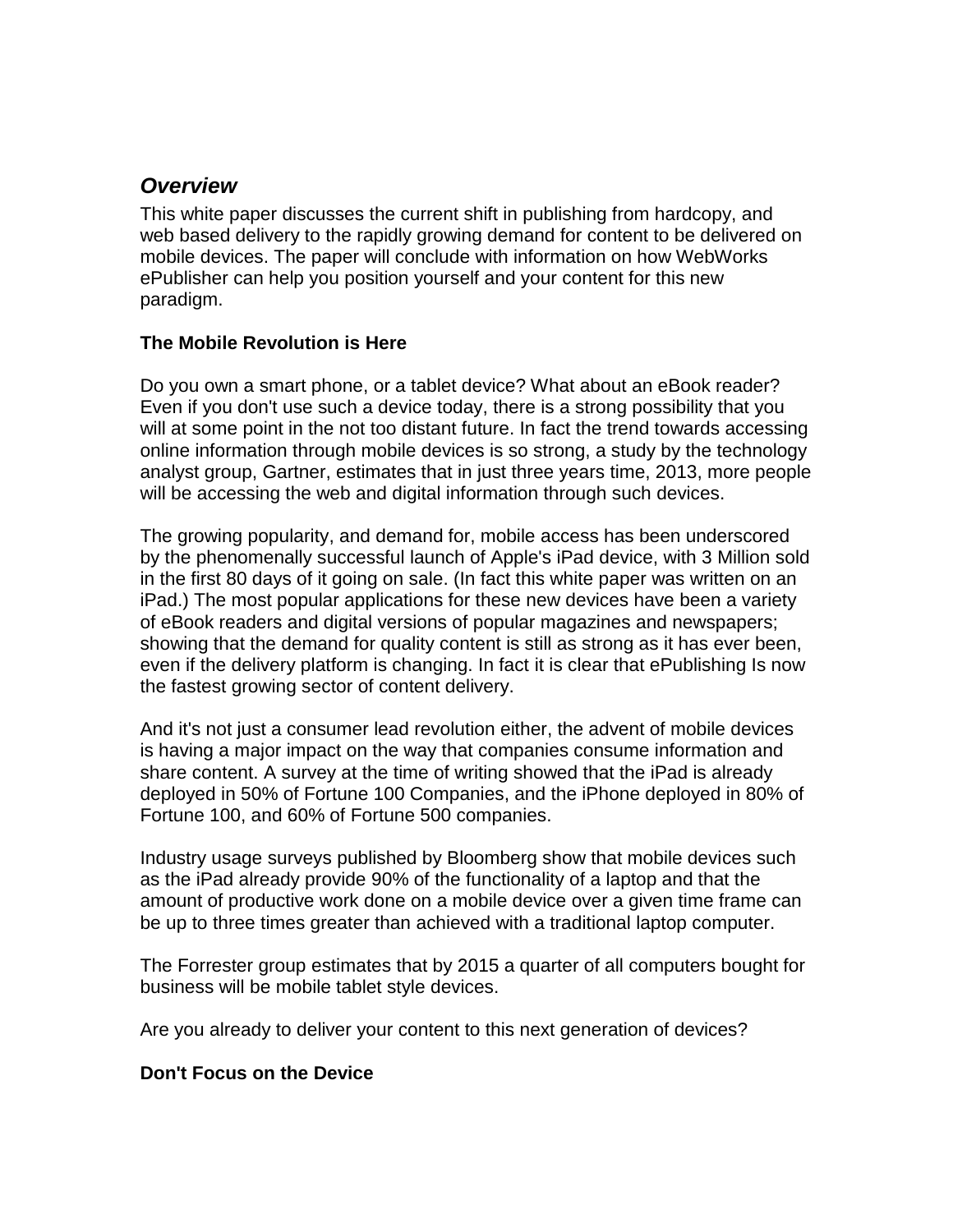In the previous section we used the current success of the iPad as an illustration of the rapid emergence of this new market, and that is what it should be taken as - an example. If we had written this paper 12 months ago (and we did consider it), we may have been talking about the popularity of the Amazon Kindle dReader instead.

And that would have been a perfect example of focusing on the device and not the content. Content processed to be published on the Kindle, can only be read on that one device. A model that might work for Amazon where they want to lock the eBook reader into only being able to access content from their online store; but not one that will work in a business environment where you do not have direct control over the devices, or platforms that your customers use. For delivering technical content, you need to prepare it in a way that your customers can access the content they need, at the time they need it, in the format, and on the device, they choose.

### **The ePUB Format**

To ensure that you can deliver your content to multiple mobile devices, then you need to be using the new ePub format. Over the last few years ePUB has emerged as the new defacto standard for publishing eBooks. ePUB allows you to publish content to the most popular eReaders (with the notable exception of the Kindle), and mobile devices such as the iPad.

What would you do today to convert your existing content to the ePUB format? Until now there has only been two real alternatives.

1. Learn about ePUB mark-up (a combination of XHTML, CSS and ePub specific metadata) and manually retag your content ?

2. Send your content to a third party conversion bureau, and do your own QA, testing, and post-production revisions?

You should also be aware that the ePUB standard as it currently stands (July 2010) does not handle complex tables well. In the world of technical documentation that could be a vitally important component of your information design, how will you handle that? Do you know which tables to treat as graphics, and which to extract information from?

Like the market it serves, the ePUBlisher format is undergoing continual change, at the time of writing an updated version that will incorporate some multi-media elements is due to be released towards the end of 2010.

#### **WebWorks ePublisher and ePUB**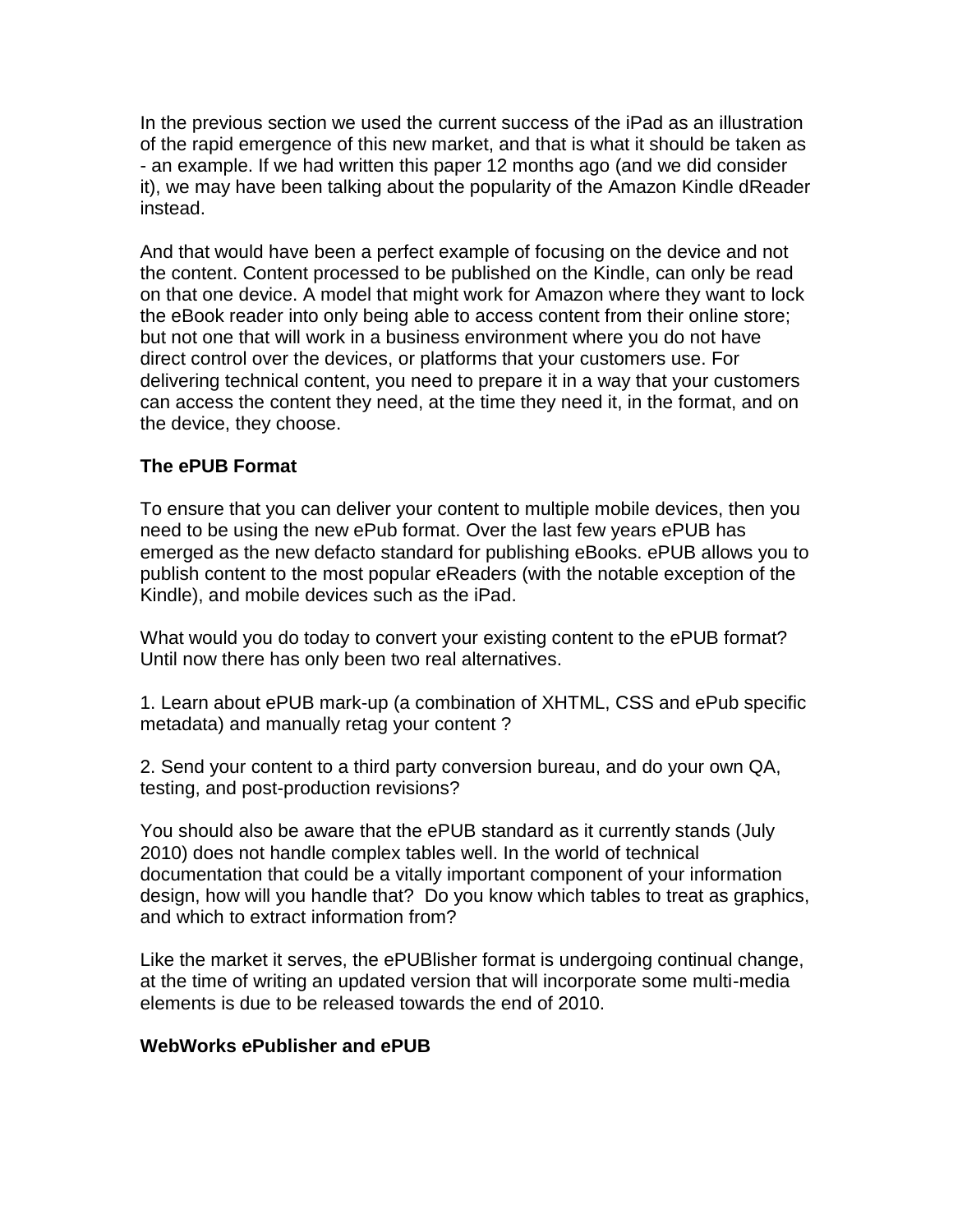Here at WebWorks, publishing to mobile devices is nothing new, we've been doing it for a long time. We were the first to market with support for the Palm Reader and the Microsoft Reader format for the first generation of smart phones and PDAs. We have kept ahead of the curve, and continually monitor the emergence of new standards like ePUB

With the release of WebWorks ePublisher 2010.2, the "Mobile Plus" edition in July 2010 , we provide in-product support for the ePUB format, giving you the capability to publish your existing content to the new mobile delivery platforms.

With the release of WebWorks ePublisher 2010.2 you can now automate, and keep control of, converting your content to the ePUB format. Apply WebWorks proven workflow techniques to the new format and be assured of consistent quality, and zero post production editing each and every time you publish.

Using WebWorks ePublisher applying a new output format, like ePUB, to your production projects takes less than 30 seconds, and your authors can keep on creating content in the tools they are used to. No need to change the way you create your content just because you have a new deliverable.

With WebWorks ePublisher we help you stay ahead of the curve, and put you in position to meet the needs of your customers and a changing marketplace.

### *About ePublisher*

ePublisher enables cost-effective processes for efficiently writing, presenting, and deploying online and print publications. Through the use of its three components, organizations can leverage existing authoring tools and content management systems and meet organization-wide publishing needs without incurring expensive training or software deployment initiatives. Its open system architecture, based on industry-standard XSL, enables a large degree of flexibility, customizability, and migration investment protection.

ePublisher will save your group time and seamlessly fit into your writing workflow, giving your writers more time to do what they do best - write.

## *About WebWorks.com*

WebWorks.com, a brand of Quadralay Corporation, is the leading provider of comprehensive online publishing and help system delivery solutions. Its products and services constitute the definitive single source for all your ePublishing needs. We specialize in content conversion software that outputs Web, online help, wiki, and electronic publication formats. Our ePublisher Platform can automate the conversion of source documents in popular authoring formats such as DITA-XML, FrameMaker or Word and convert them to multiple end-user formats such as wikis, mobile devices, WebWorks Help, HTML, CHM, and PDF. Our conversion system is based on XSL so that output formats can be customized or even developed from scratch..